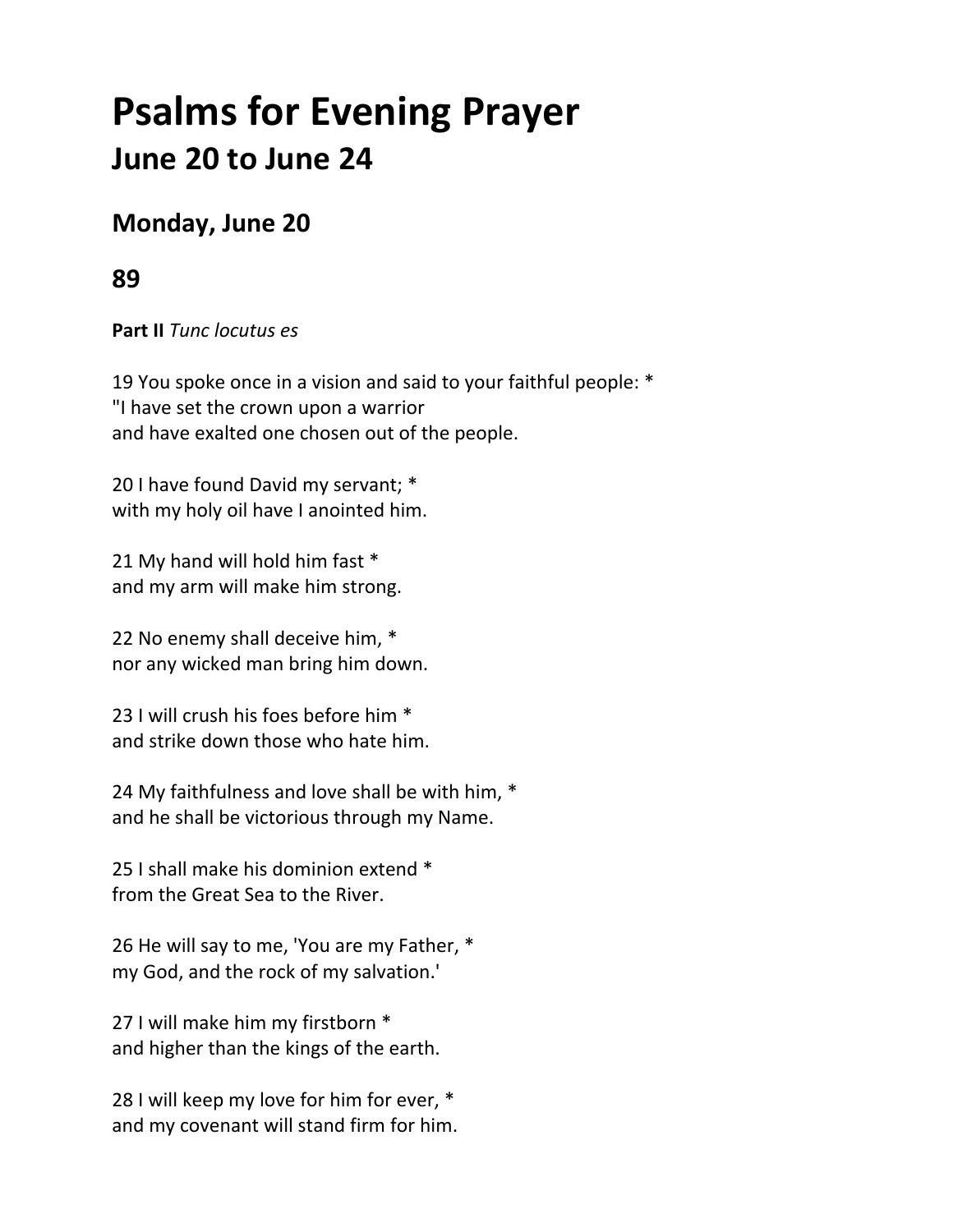29 I will establish his line for ever \* and his throne as the days of heaven."

30 "If his children forsake my law \* and do not walk according to my judgments;

31 If they break my statutes \* and do not keep my commandments;

32 I will punish their transgressions with a rod \* and their iniquities with the lash;

33 But I will not take my love from him, \* nor let my faithfulness prove false.

34 I will not break my covenant, \* nor change what has gone out of my lips.

35 Once for all I have sworn by my holiness: \* 'I will not lie to David.

36 His line shall endure for ever \* and his throne as the sun before me;

37 It shall stand fast for evermore like the moon, \* the abiding witness in the sky.'"

38 But you have cast off and rejected your anointed; \* you have become enraged at him.

39 You have broken your covenant with your servant, \* defiled his crown, and hurled it to the ground.

40 You have breached all his walls \* and laid his strongholds in ruins.

41 All who pass by despoil him; \* he has become the scorn of his neighbors.

42 You have exalted the right hand of his foes \* and made all his enemies rejoice.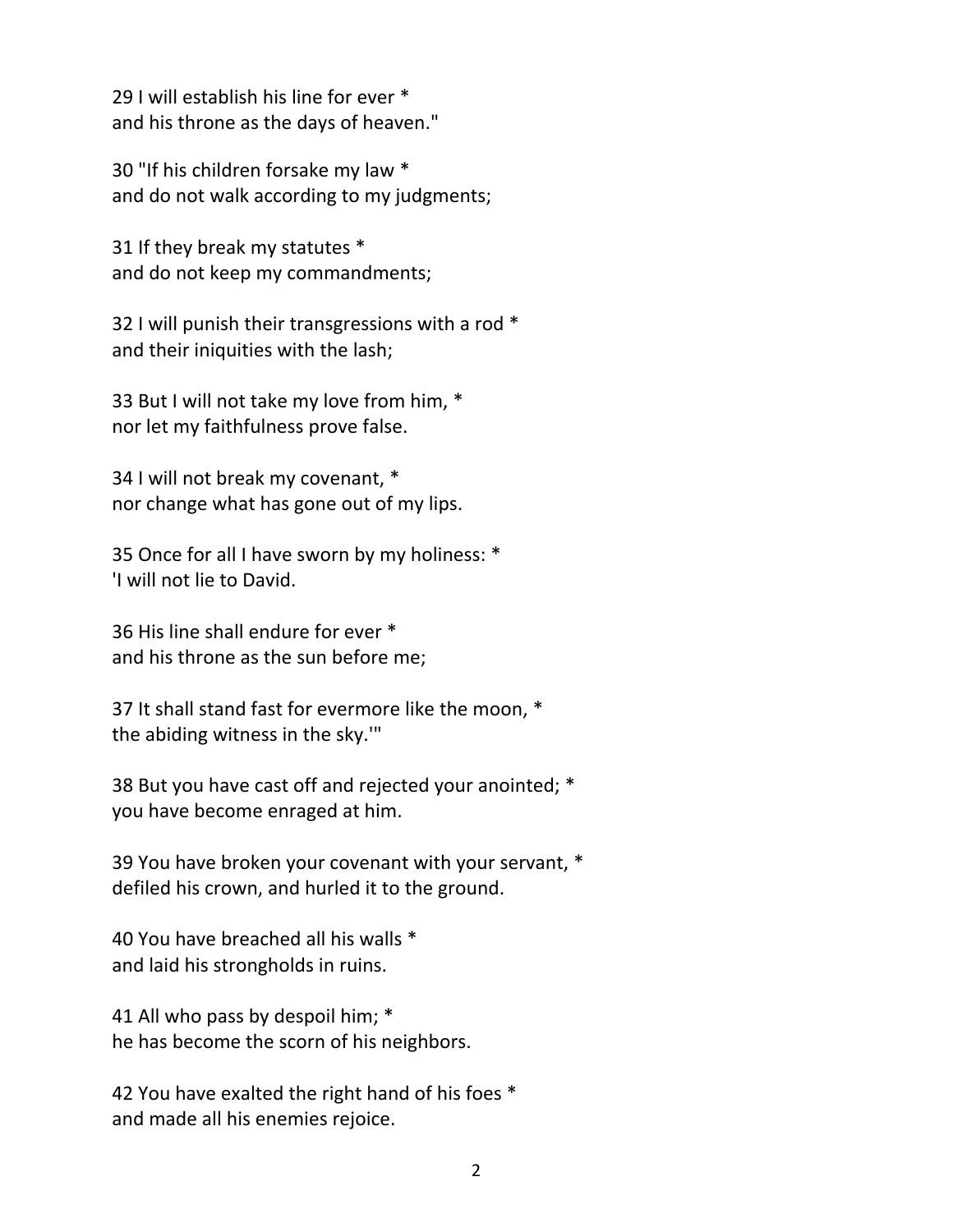43 You have turned back the edge of his sword \* and have not sustained him in battle.

44 You have put an end to his splendor \* and cast his throne to the ground.

45 You have cut short the days of his youth \* and have covered him with shame.

46 How long will you hide yourself, O Lord? will you hide yourself for ever? \* how long will your anger burn like fire?

47 Remember, Lord, how short life is, \* how frail you have made all flesh.

48 Who can live and not see death? \* who can save himself from the power of the grave?

49 Where, Lord, are your loving-kindnesses of old, \* which you promised David in your faithfulness?

50 Remember, Lord, how your servant is mocked, \* how I carry in my bosom the taunts of many peoples,

51 The taunts your enemies have hurled, O Lord, \* which they hurled at the heels of your anointed.

52 Blessed be the Lord for evermore! \* Amen, I say, Amen.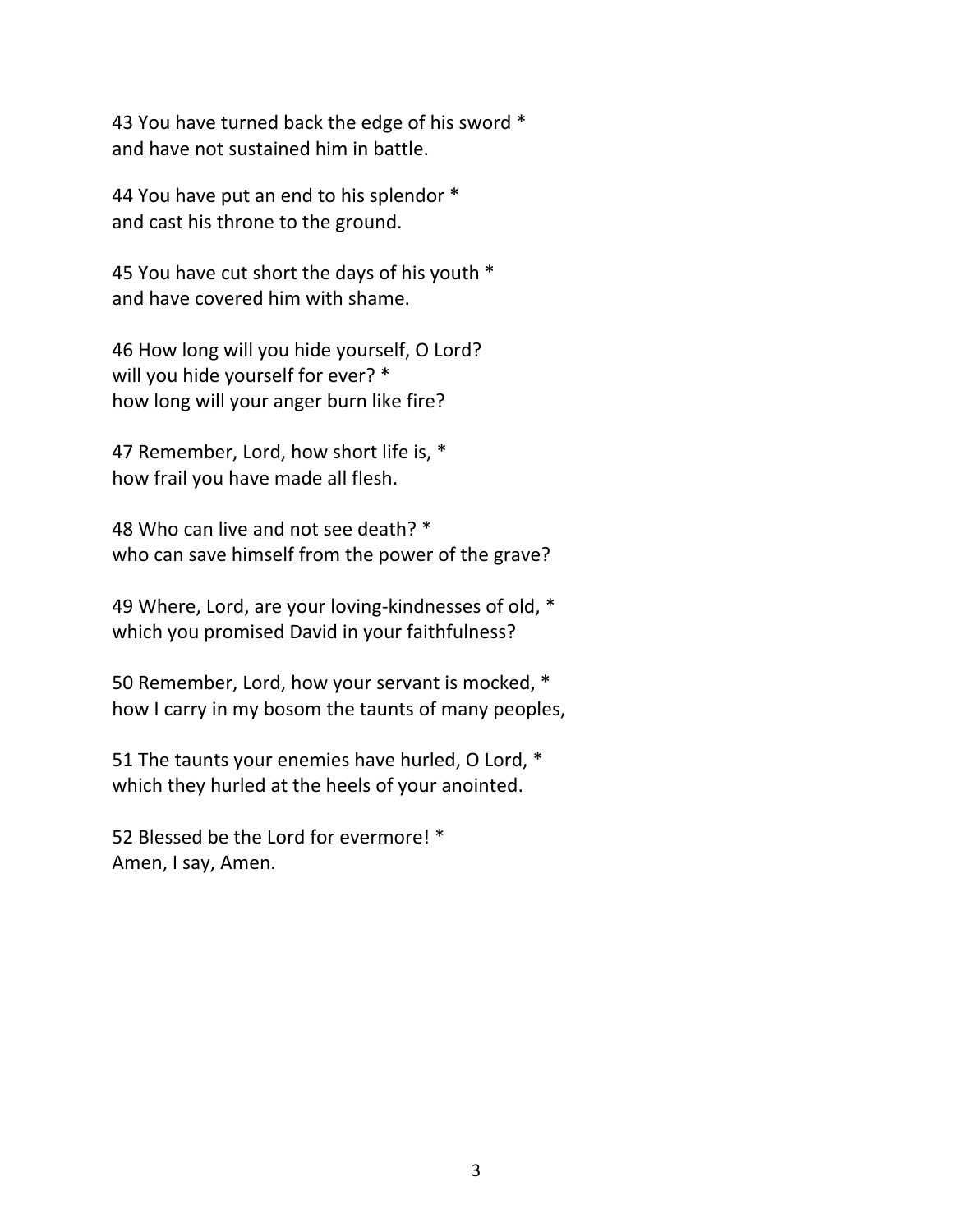## **Tuesday, June 21**

#### **94** *Deus ultionum*

1 O Lord God of vengeance, \* O God of vengeance, show yourself.

2 Rise up, O Judge of the world; \* give the arrogant their just deserts.

3 How long shall the wicked, O Lord, \* how long shall the wicked triumph?

4 They bluster in their insolence; \* all evildoers are full of boasting.

5 They crush your people, O Lord, \* and afflict your chosen nation.

6 They murder the widow and the stranger \* and put the orphans to death.

7 Yet they say, "The Lord does not see, \* the God of Jacob takes no notice."

8 Consider well, you dullards among the people; \* when will you fools understand?

9 He that planted the ear, does he not hear? \* he that formed the eye, does he not see?

10 He who admonishes the nations, will he not punish? \* he who teaches all the world, has he no knowledge?

11 The Lord knows our human thoughts; \* how like a puff of wind they are.

12 Happy are they whom you instruct, O Lord! \* whom you teach out of your law;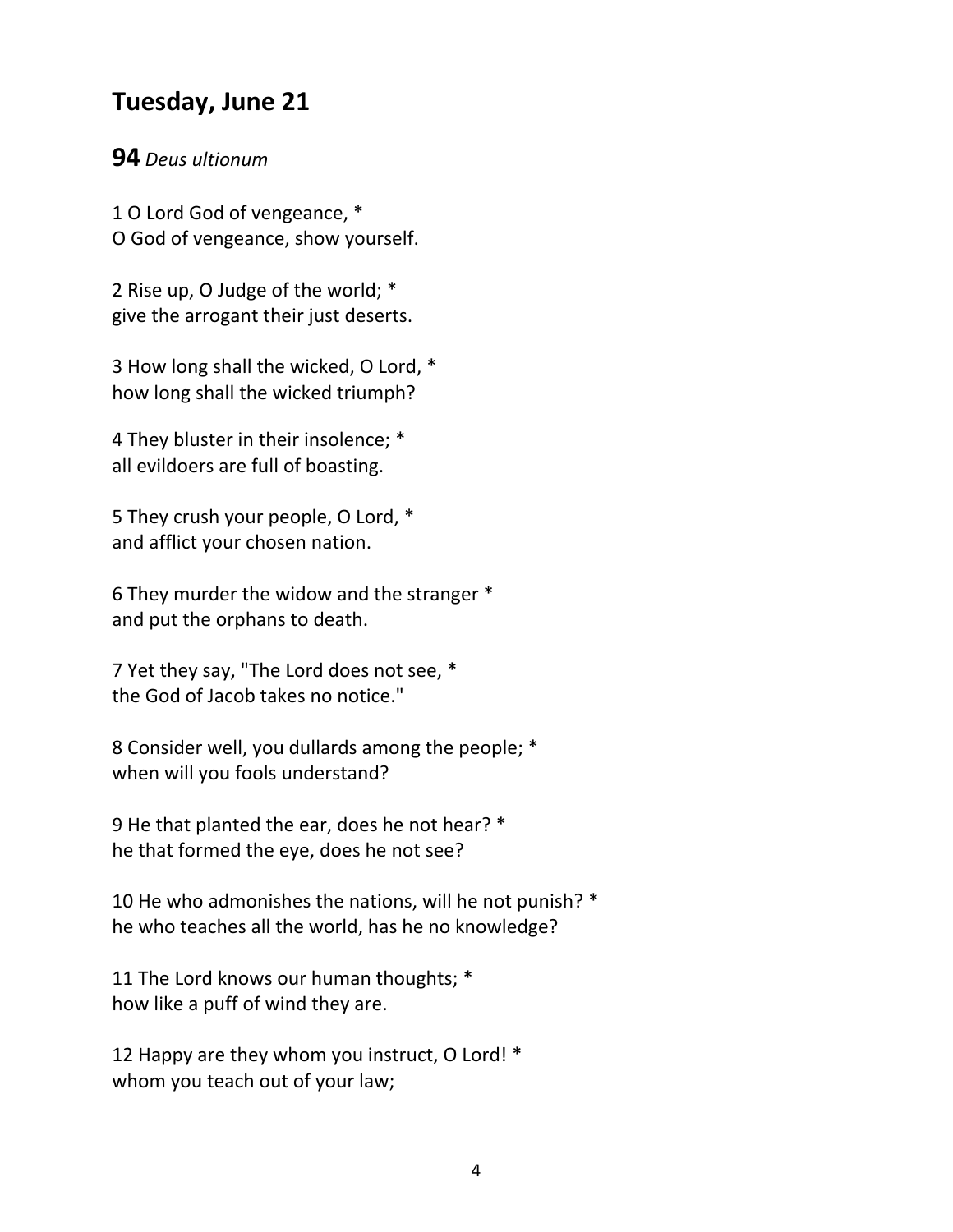13 To give them rest in evil days, \* until a pit is dug for the wicked.

14 For the Lord will not abandon his people, \* nor will he forsake his own.

15 For judgment will again be just, \* and all the true of heart will follow it.

16 Who rose up for me against the wicked? \* who took my part against the evildoers?

17 If the Lord had not come to my help,  $*$ I should soon have dwelt in the land of silence.

18 As often as I said, "My foot has slipped," \* your love, O Lord, upheld me.

19 When many cares fill my mind, \* your consolations cheer my soul.

20 Can a corrupt tribunal have any part with you, \* one which frames evil into law?

21 They conspire against the life of the just \* and condemn the innocent to death.

22 But the Lord has become my stronghold, \* and my God the rock of my trust.

23 He will turn their wickedness back upon them and destroy them in their own malice; \* the Lord our God will destroy them.

#### **95** *Venite, exultemus*

1 Come, let us sing to the Lord; \* let us shout for joy to the Rock of our salvation.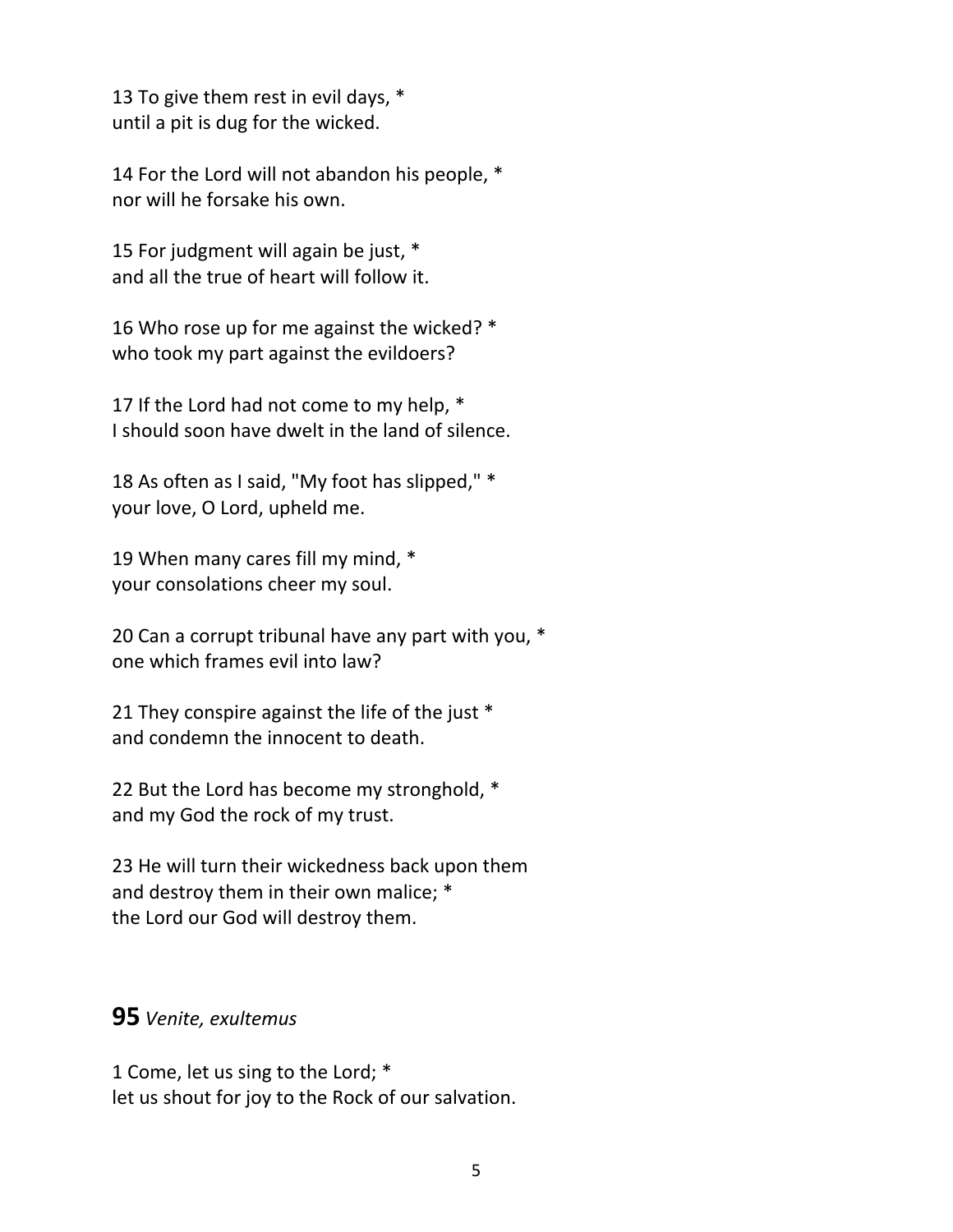2 Let us come before his presence with thanksgiving \* and raise a loud shout to him with psalms.

3 For the Lord is a great God, \* and a great King above all gods.

4 In his hand are the caverns of the earth, \* and the heights of the hills are his also.

5 The sea is his, for he made it, \* and his hands have molded the dry land.

6 Come, let us bow down, and bend the knee, \* and kneel before the Lord our Maker.

7 For he is our God, and we are the people of his pasture and the sheep of his hand. \* Oh, that today you would hearken to his voice!

8 Harden not your hearts, as your forebears did in the wilderness, \* at Meribah, and on that day at Massah, when they tempted me.

9 They put me to the test, \* though they had seen my works.

10 Forty years long I detested that generation and said, \* "This people are wayward in their hearts; they do not know my ways."

11 So I swore in my wrath, \* "They shall not enter into my rest."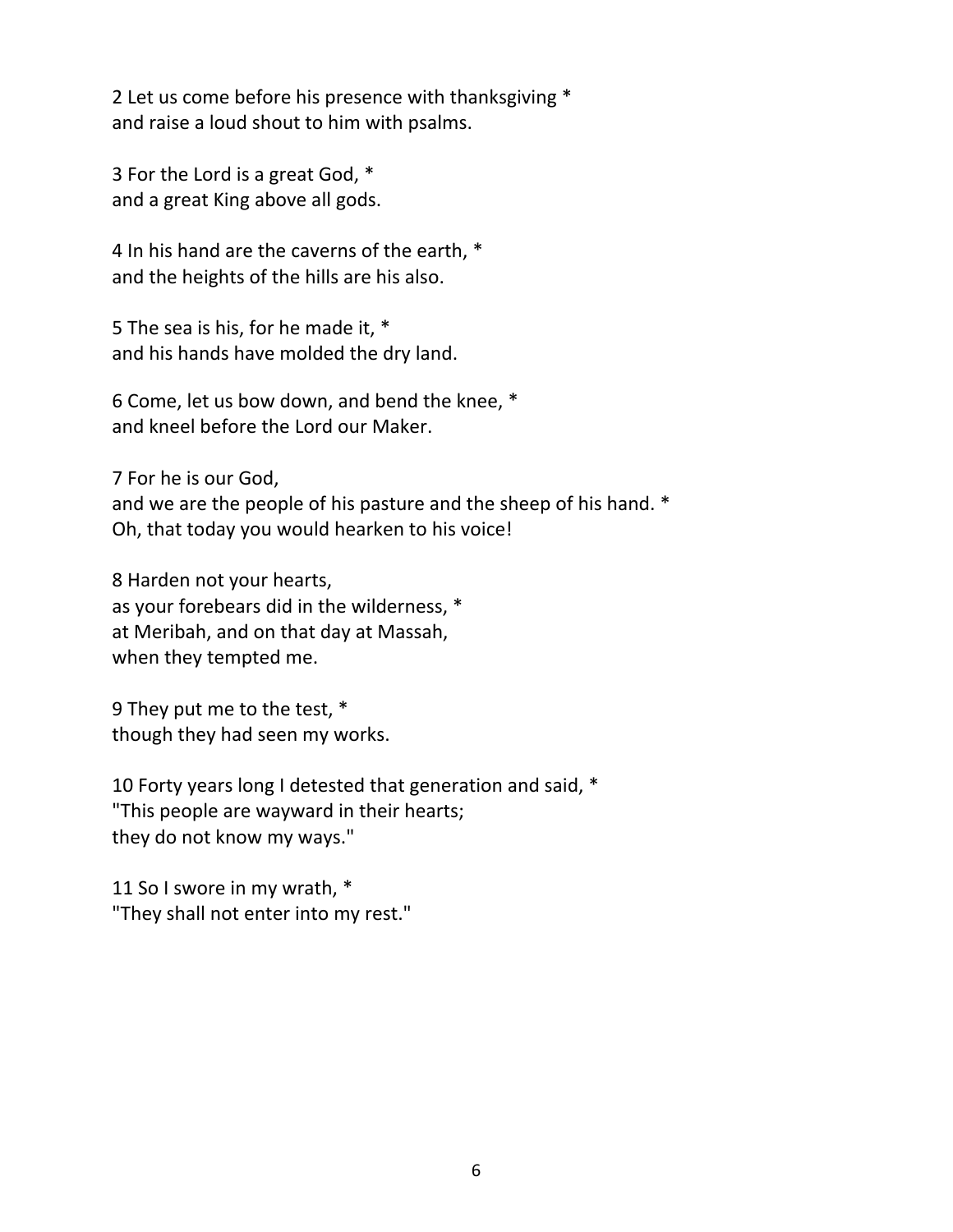## **Wednesday, June 22**

## **119**

#### **Ayin** *Feci judicium*

121 I have done what is just and right; \* do not deliver me to my oppressors.

122 Be surety for your servant's good; \* let not the proud oppress me.

123 My eyes have failed from watching for your salvation \* and for your righteous promise.

124 Deal with your servant according to your loving-kindness \* and teach me your statutes.

125 I am your servant; grant me understanding, \* that I may know your decrees.

126 It is time for you to act, O Lord, \* for they have broken your law.

127 Truly, I love your commandments \* more than gold and precious stones.

128 I hold all your commandments to be right for me; \* all paths of falsehood I abhor.

#### **Pe** *Mirabilia*

129 Your decrees are wonderful; \* therefore I obey them with all my heart.

130 When your word goes forth it gives light; \* it gives understanding to the simple.

131 I open my mouth and pant; \* I long for your commandments.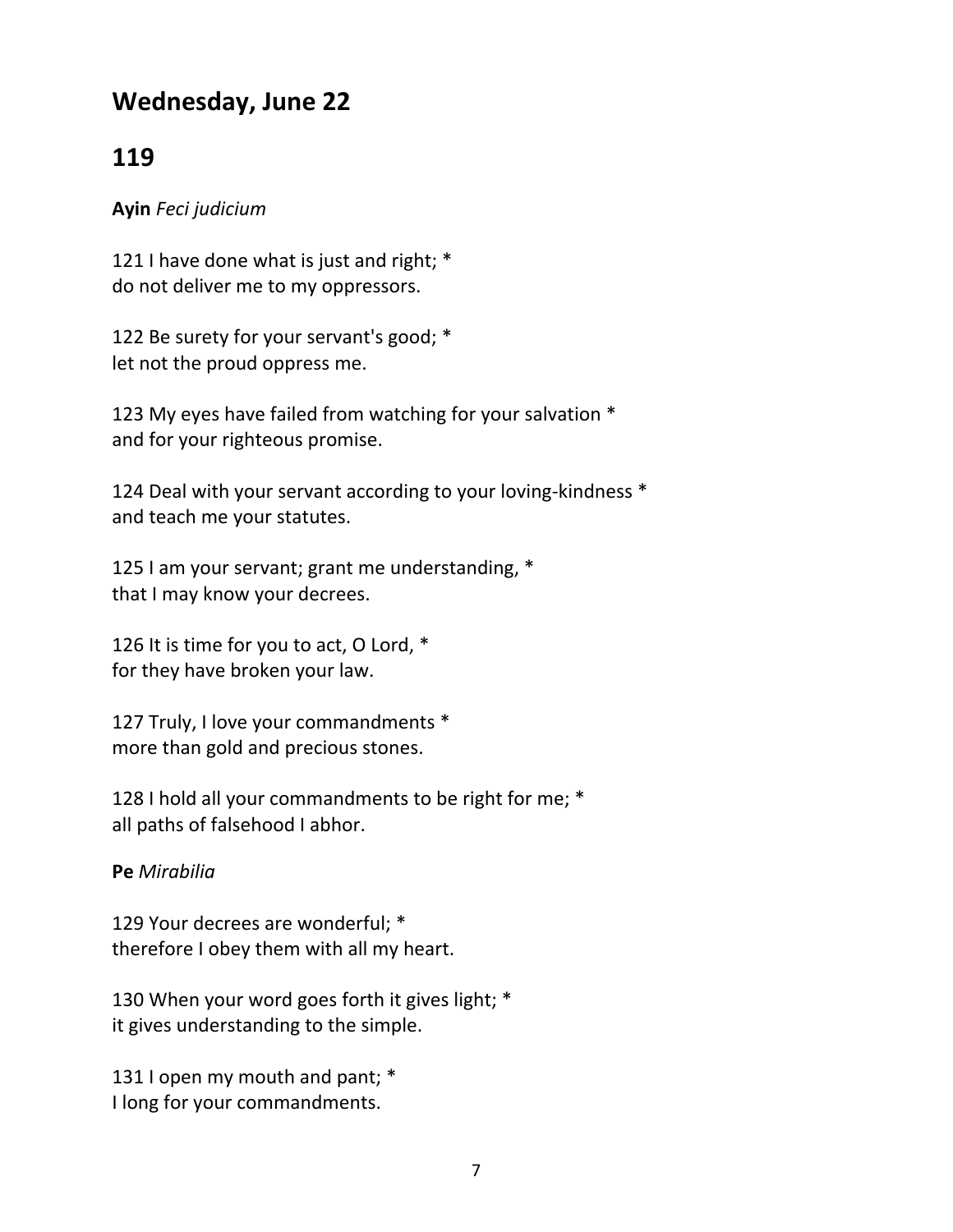132 Turn to me in mercy, \* as you always do to those who love your Name.

133 Steady my footsteps in your word; \* let no iniquity have dominion over me.

134 Rescue me from those who oppress me, \* and I will keep your commandments.

135 Let your countenance shine upon your servant \* and teach me your statutes.

136 My eyes shed streams of tears, \* because people do not keep your law.

**Sadhe** *Justus es, Domine*

137 You are righteous, O Lord, \* and upright are your judgments.

138 You have issued your decrees \* with justice and in perfect faithfulness.

139 My indignation has consumed me, \* because my enemies forget your words.

140 Your word has been tested to the uttermost, \* and your servant holds it dear.

141 I am small and of little account, \* yet I do not forget your commandments.

142 Your justice is an everlasting justice \* and your law is the truth.

143 Trouble and distress have come upon me, \* yet your commandments are my delight.

144 The righteousness of your decrees is everlasting; \* grant me understanding, that I may live.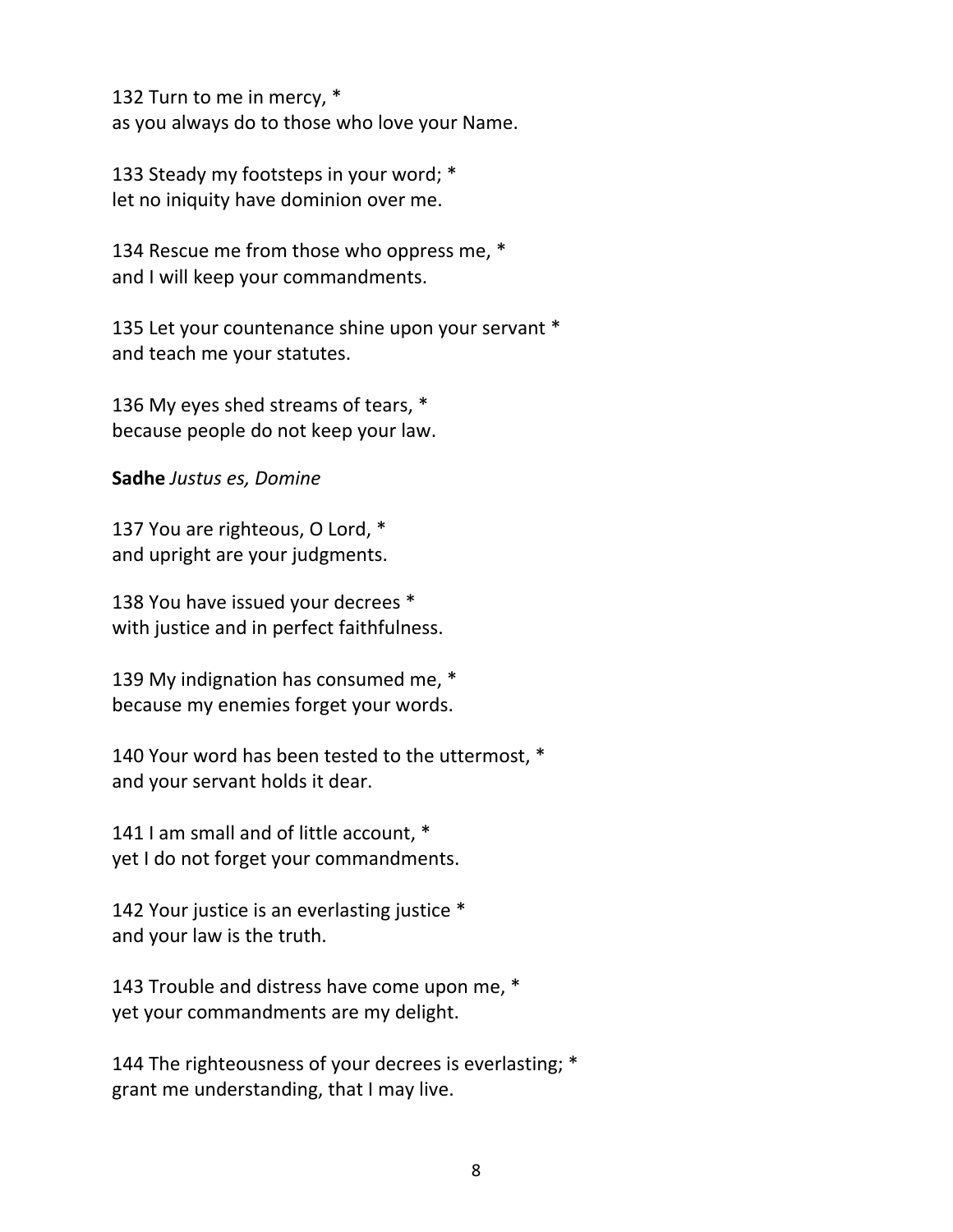## **Thursday, June 23 – Eve of the Nativity of St. John the Baptist**

#### **103** *Benedic, anima mea*

1 Bless the Lord, O my soul, \* and all that is within me, bless his holy Name.

2 Bless the Lord, O my soul, \* and forget not all his benefits.

3 He forgives all your sins \* and heals all your infirmities;

4 He redeems your life from the grave \* and crowns you with mercy and loving‐kindness;

5 He satisfies you with good things, \* and your youth is renewed like an eagle's.

6 The Lord executes righteousness \* and judgment for all who are oppressed.

7 He made his ways known to Moses \* and his works to the children of Israel.

8 The Lord is full of compassion and mercy, \* slow to anger and of great kindness.

9 He will not always accuse us, \* nor will he keep his anger for ever.

10 He has not dealt with us according to our sins, \* nor rewarded us according to our wickedness.

11 For as the heavens are high above the earth, \* so is his mercy great upon those who fear him.

12 As far as the east is from the west, \* so far has he removed our sins from us.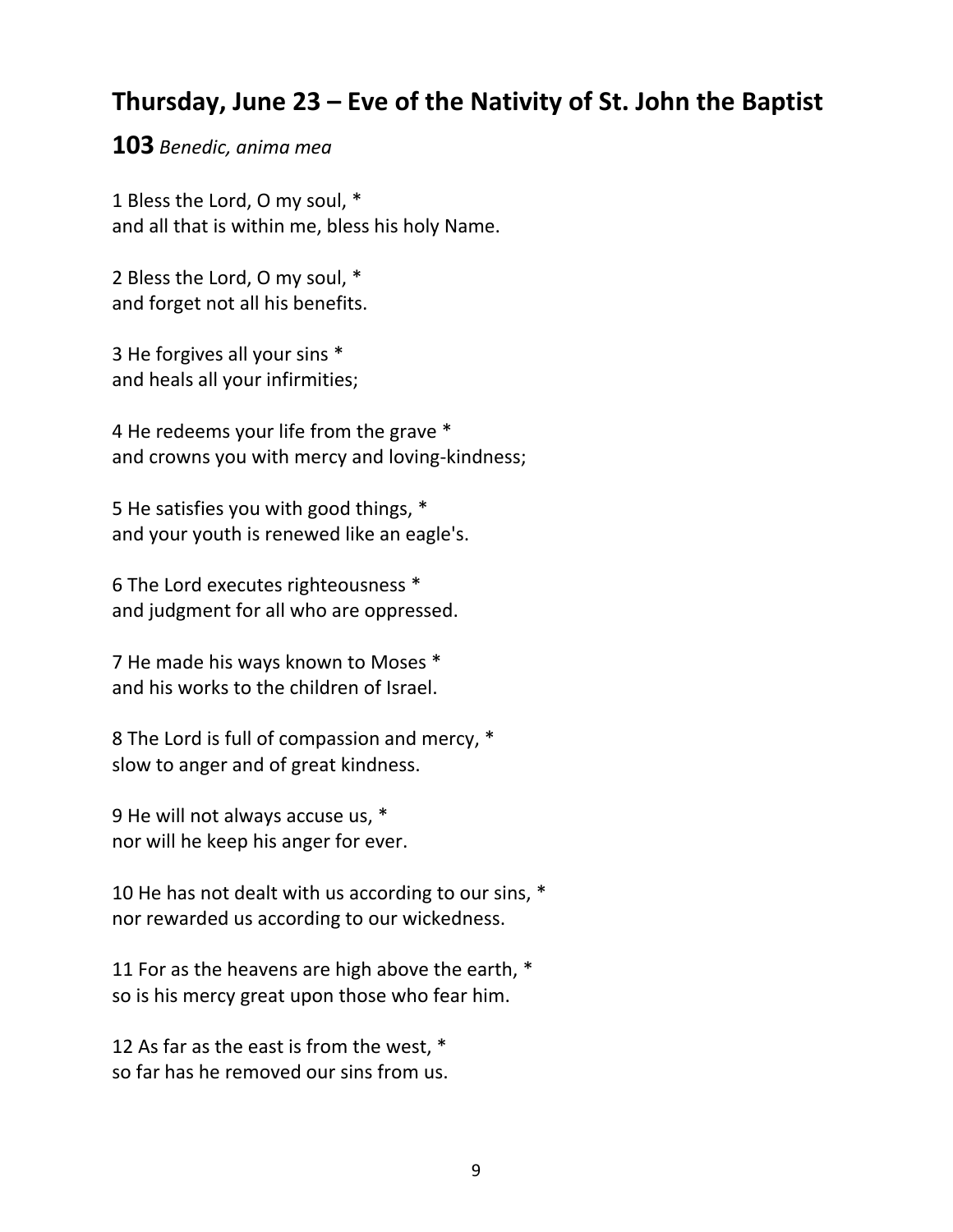13 As a father cares for his children, \* so does the Lord care for those who fear him.

14 For he himself knows whereof we are made; \* he remembers that we are but dust.

15 Our days are like the grass; \* we flourish like a flower of the field;

16 When the wind goes over it, it is gone, \* and its place shall know it no more.

17 But the merciful goodness of the Lord endures for ever on those who fear him, \* and his righteousness on children's children;

18 On those who keep his covenant \* and remember his commandments and do them.

19 The Lord has set his throne in heaven, \* and his kingship has dominion over all.

20 Bless the Lord, you angels of his, you mighty ones who do his bidding, \* and hearken to the voice of his word.

21 Bless the Lord, all you his hosts, \* you ministers of his who do his will.

22 Bless the Lord, all you works of his, in all places of his dominion; \* bless the Lord, O my soul.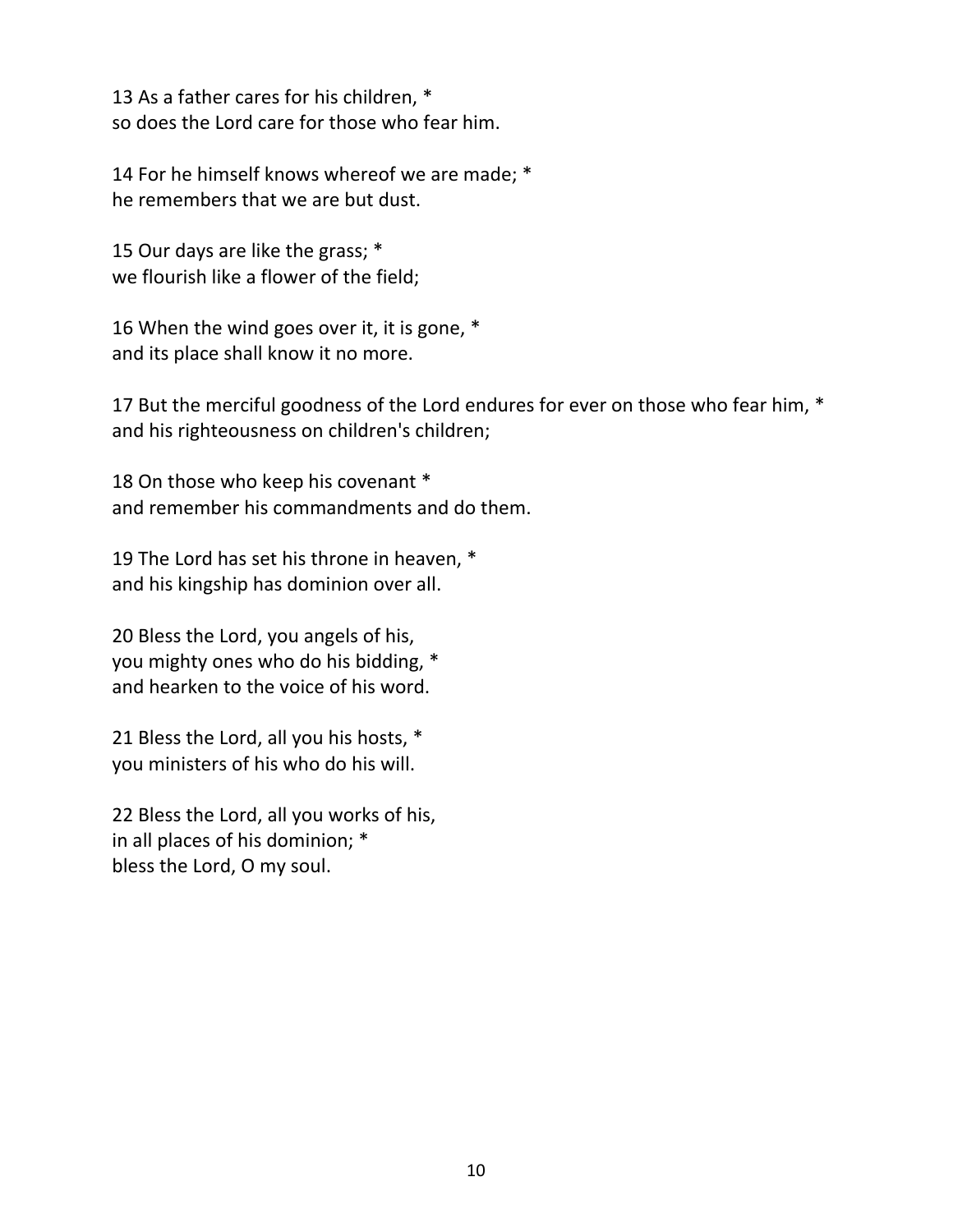# **Friday, June 24 – Nativity of St. John the Baptist**

**80** *Qui regis Israel*

1 Hear, O Shepherd of Israel, leading Joseph like a flock; \* shine forth, you that are enthroned upon the cherubim.

2 In the presence of Ephraim, Benjamin, and Manasseh, \* stir up your strength and come to help us.

3 Restore us, O God of hosts; \* show the light of your countenance, and we shall be saved.

4 O Lord God of hosts, \* how long will you be angered despite the prayers of your people?

5 You have fed them with the bread of tears; \* you have given them bowls of tears to drink.

6 You have made us the derision of our neighbors, \* and our enemies laugh us to scorn.

7 Restore us, O God of hosts; \* show the light of your countenance, and we shall be saved.

8 You have brought a vine out of Egypt; \* you cast out the nations and planted it.

9 You prepared the ground for it; \* it took root and filled the land.

10 The mountains were covered by its shadow \* and the towering cedar trees by its boughs.

11 You stretched out its tendrils to the Sea \* and its branches to the River.

12 Why have you broken down its wall, \* so that all who pass by pluck off its grapes?